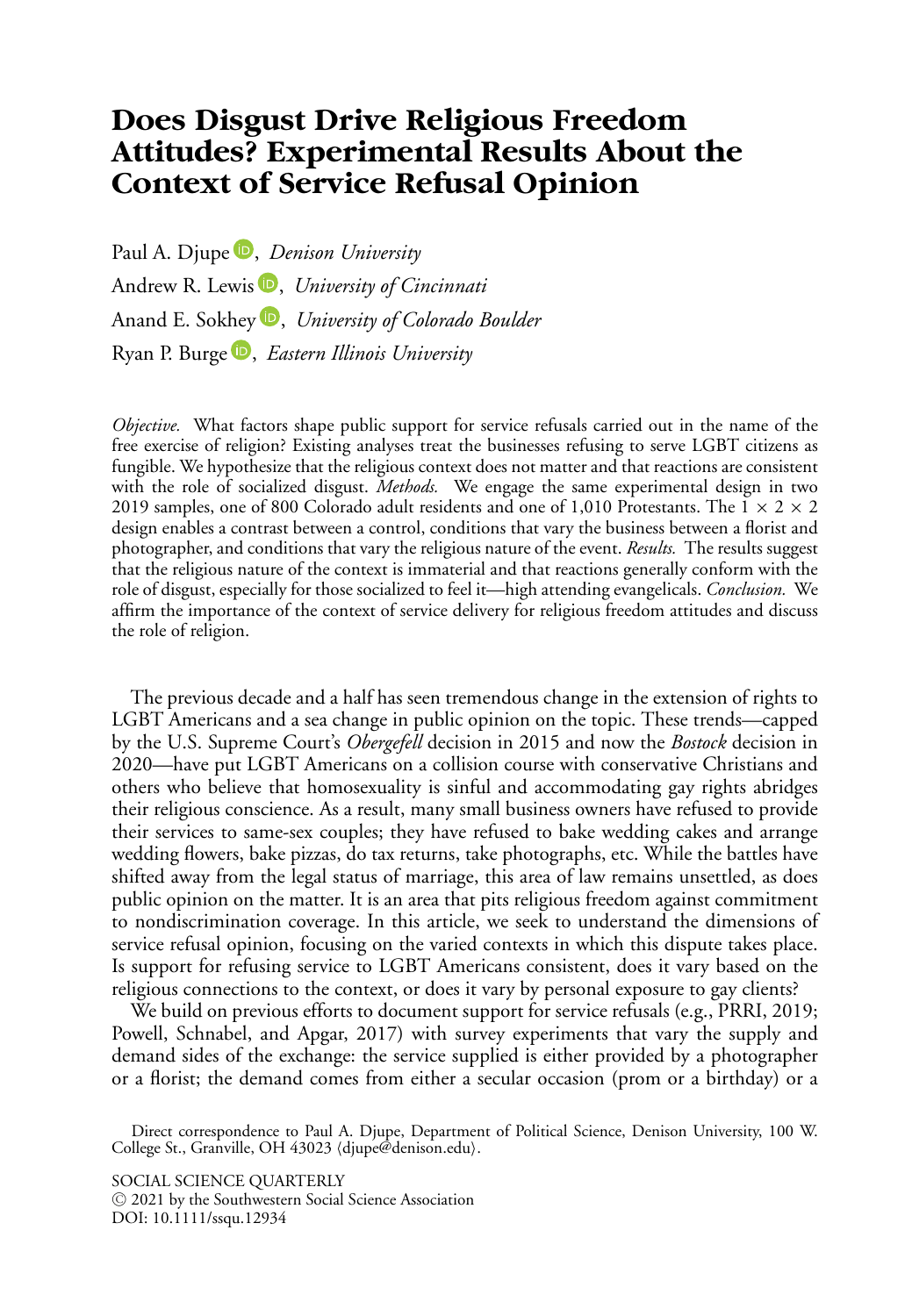religious one (a wedding). We suspect that (1) opinion shifts depending on the context, (2) among the religious, religious contexts are not weighted more heavily, and (3) opinion is suggestive of a pattern consistent with disgust reactions (e.g., Bloom and Courtemanche, 2015). Given the deep divide between religious conservatives and religious nones, we are also interested in the reaction of the nonreligious. If the nonreligious are interested in balancing religious freedom considerations with nondiscrimination goals, we suspect the nones will weight religious contexts more heavily and provide more support for religiously grounded refusals.

# **The Politics of Religious Freedom and Service Refusal**

With the expansion of gay rights in the United States, conservatives—especially religious conservatives—have often turned to religious freedom arguments to provide limitations on or secure exemptions from broad nondiscrimination protections. It has become clear that opposing gay marriage and nondiscrimination on the merits is politically ineffective (see Lewis, 2017). Instead, conservative Christian advocacy groups have fashioned a variety of legal arguments to resist the application of gay rights (see Bennett, 2017; Lewis, 2017; Lewis, 2018), including passage of state-level religious freedom laws. Advocacy groups also increasingly cite "religious freedom" when communicating with their constituents (Wilson and Djupe, 2020), and politicians have joined the chorus, with high-profile candidates such as Ted Cruz putting religious freedom at the center of their campaigns, and religious freedom language inserted into Republican Party platforms (den Dulk, 2018).

This reliance on religious freedom as a strategy of opposition to gay rights has polarized religious freedom attitudes in the mass public (Castle, 2019). It has enhanced perceptions that conservative Christian views are threatened and even persecuted. In fact, in recent surveys white evangelicals report that they are discriminated against at higher rates than Muslims or African Americans (Green, 2016, 2017; Jones, 2017). Many liberal commentators and media outlets have begun putting these religious freedom claims in quotation marks or describing them cynically, marking the idea that religious freedom is a euphemism for opposition to gay rights (e.g., Kelly, 2015; Murray, 2017; Robertson and Pérez-Peña, 2015).

While religious freedom is increasingly at the center of the cultural divide in the United States, we know very little about public attitudes toward *the practice of* free exercise in this era, especially service refusal exemptions. As a baseline, evidence suggests that we have moved into an era of polarization, with substantial percentages taking polarized left and right positions on religious freedom (Castle, 2019). This is in contrast to analyses from the generation prior, which showed a nonpolarized, multidimensional approach to church– state issues (Jelen and Wilcox, 1995).

Studies have also found that support for religious freedom is linked to authoritarian tendencies (Castle, 2017) and populism (Guth, 2019). Likewise, we know that religion especially white evangelical religion—is a strong predictor of opposition to gay rights, even while controlling for partisanship and demographics (e.g., Bramlett, 2012; Olson, Cadge, and Harrison, 2006; Putnam and Campbell, 2012; Sherkat et al., 2011; Whitehead, 2010).

Opposition to minority rights looms large in religious freedom attitudes. There is a clear link between support for religious service refusals and opposition to gay rights. Those who oppose same-sex marriage and identify as Republicans are much more likely to view religious freedom as threatened (Goidel, Smentkowski, and Freeman, 2016). Though little work exists on the context of refusals, the survey experiments that have been conducted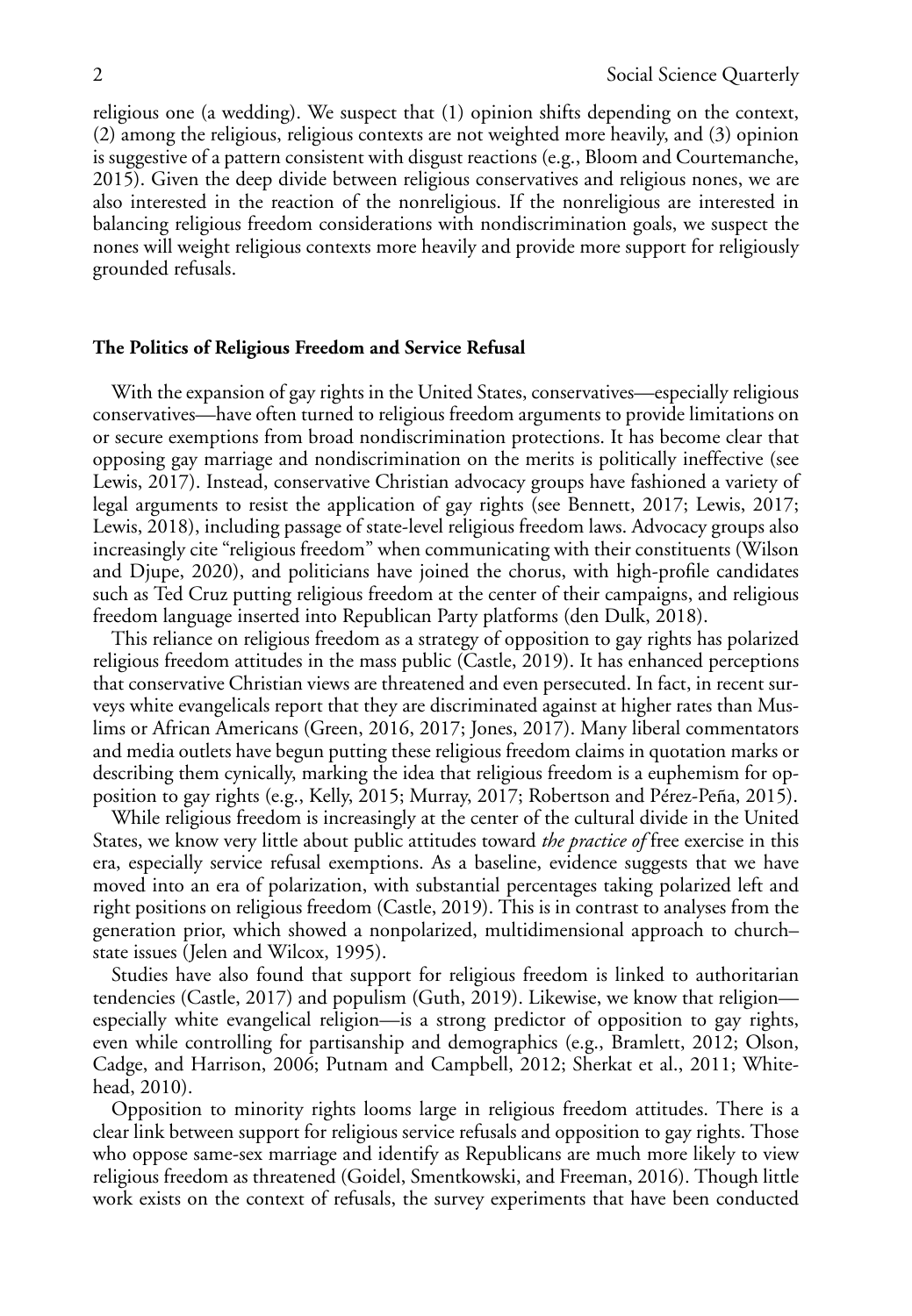show that support for service refusals is not driven by religious convictions or concerns for religious liberty (Powell, Schnabel, and Apgar, 2017). Support varied depending on the types of businesses refusing, as well as the groups being discriminated against. In the study by Powell, Schnabel, and Apgar (2017), libertarian attitudes predicted deference to business owners (to provide or deny service as they saw fit), bolstered by group-based antipathy.

The shifts in public opinion on religious freedom suggest a devolution in ideological thinking (Converse 1964) since the 1990s. Arguably, mass attitudes once roughly followed consistent, general principles, but have more recently shifted to a group-centric approach as conservative Christians began to make religious freedom claims. This brings religious freedom opinion in line with more general theories that public opinion tracks group identity and feelings toward groups (e.g., Kinder and Kam, 2009; Mason, 2018). Protestants have long reserved a great deal of antipathy for LGBT Americans (e.g., Wilcox and Larson, 2006), so we would expect to see that situations that bring Christians into contact with LGBT Americans would occasion especially potent reactions.

## **Religion and Disgust Emotions**

If support for service refusals is *not* blanket—that is, ideologically consistent attitudes rooted in religious freedom and consistent across contexts—then one reason may be the link of religious, moral reasoning about what is pure and the related emotional reaction of disgust. Disgust has been theorized as an evolutionary response to avoid pathogens (Curtis, Aunger, and Rabie, 2004; Tybur et al., 2013). Though not the only source for such information, religions have long defined the bounds of purity, with foods, practices, and people variably described as off-limits and disgusting (Graham and Haidt, 2010; Rozin and Haidt, 2013). Bacon is disgusting to Muslims and Jews and dirty hands and feet require ablution before prayer for many religions. At times disgust has been applied to justify racism and other socially undesirable ends, as in the case of opposition to white-black relationships by white Christians in the American South. As Bloom and Courtemanche (2015:103) put it, "The emotion of disgust plays a leading role in the process of converting the conventional into the moral, as a mechanism differentiating between the pure and the degraded."

Of course, the pattern of purity goes well beyond the health needs of individual members and extends to the "well-being" of the group. This accords with a Durkheimian perspective as summarized by Graham and Haidt (2010:142), "For Durkheim (1915/1965), the only way to understand the religious thoughts and behaviors of individuals was through this group-level perspective, in which the ultimate object of worship is the group itself." That is, disgust emotions can be triggered not just by pathogenic threat but also by socialized threat objects. A marked demonstration shows that the same pathogens can be seen as more or less disgusting based on the context—for example, a caregiving role can transform disgusting tasks, such as the handling of fecal matter (i.e., diapers), into acceptable ones (Ksiazkiewicz and Friesen, 2020).

Notably, some in the United States across the political spectrum, but more common among conservatives and those with authoritarian dispositions, experience disgust reactions to the LGBT community, especially to transgender Americans (Casey, 2016; Inbar et al., 2009; Wang et al., 2019). It may be dispositional, but it can be induced as well when experimentally manipulated, disgust sensitivity promoted more negative attitudes toward LGBT Americans among conservatives, but more positive ones among liberals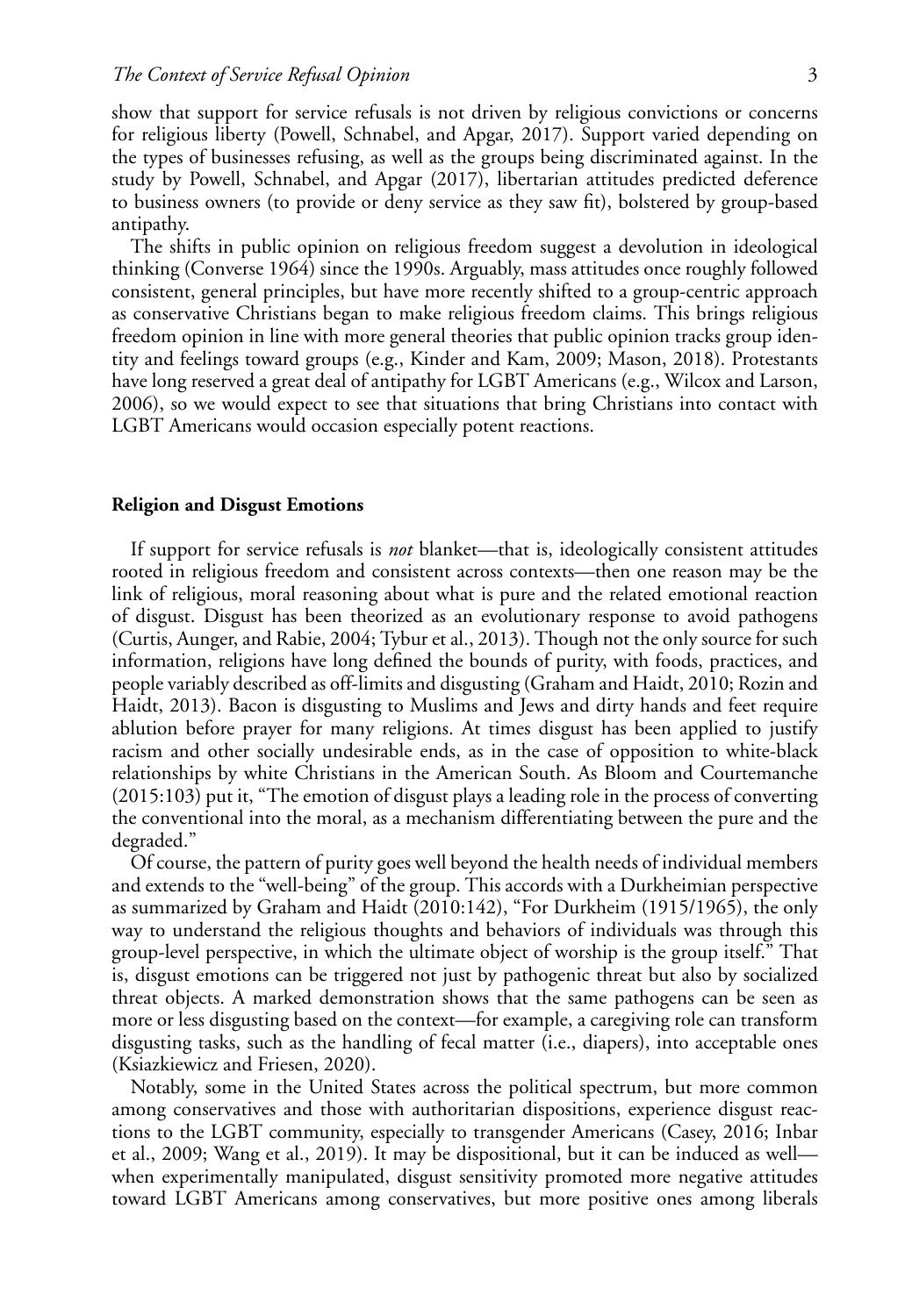(Terrizzi, Shook, and Ventis, 2010). Highlighting the socialized nature of this reaction, disgust sensitivity parses reactions to LGBT Americans (negative) and evangelicals (positive), while it does not distinguish among groups, such as gun rights groups, not at the core of the culture wars (Crawford, Inbar, and Maloney, 2014). Feelings of disgust toward LGBT Americans are particularly common among evangelicals (Herek Gregory and Glunt, 1993; Hoffman and Miller, 1998), even among evangelical college students in California (Wolff et al., 2012).

Of course, we can find examples of elite rhetoric that could drive or at least bolster disgust reactions. For instance, we looked through the Family Research Council's (FRC) emails to list subscribers to locate several instances of such rhetoric.<sup>1</sup> In an October 22, 2009, email, the FRC describes images from an Act Up AIDS exhibit at Harvard as "so vile and disgusting that we can't even link to them." In another example on March 30, 2012, the FRC included snippets from a letter to the editor of *Stars and Stripes* magazine arguing that "the article 'Gay Marine's homecoming kiss gets worldwide notice' is both disgusting and outrageous." Around the same time, Mike Huckabee was getting attention for his quip that the "ick factor" of homosexuality shaped his views on gay rights (Wing, 2010).

Negative, disgust reactions, which entail a decrease in support for policies to establish equality for LGBT people, signal that simply establishing rights may not be sufficient for achieving equality (Miller et al., 2017). Indeed, Nussbaum (2010) implicates the politics of disgust, practiced by "large segments of the Christian Right," as the primary barrier to the advance of gay rights, but also a limitation to policies, arguably religious freedom, advanced from this inspiration. That is, disgust is not a valid basis for claiming constitutional protections. It should be noted that disgust reactions to LGBT citizens are not limited to Americans, and have been found elsewhere in the world (e.g., Wang et al., 2019).

That said, increasing support for LGBT rights, as well as decreasing opposition to the existence of homosexuality, signals that socialized disgust responses may not be permanent and are subject to shifting social norms. In analysis of data from 2007 and 2020, Djupe (2020) documents the rapidly changing norms conveyed in American religion about "homosexual behaviors." In 2007, the majority of Americans perceived their house of worship to "forbid" homosexuality (51 percent), while an additional 27 percent perceived that their house of worship would "strongly discourage" it; that combined figure rose to 91 percent of evangelicals and black Protestants, though it was lower for other groups. By 2020, those figures had declined markedly: in 2020, 45 percent perceive their congregation to forbid or strongly discourage "homosexual behaviors," and many religious traditions showed a decline. Evangelicals declined from 91 to 65 percent; black Protestants fell even more drastically, from 91 to 43 percent; Catholics went from 87 to 56 percent. While the change is rapid, it is still apparent that considerable religious reinforcement remains for the idea that LGBT Americans are outside the bounds of what is pure, which can bear on relevant policy, such as service refusals. This boundary linkage seems to be playing a role in prior experimental work on religious freedom claims (Powell, Schnabel, and Apgar, 2017), though it is not discussed.

Questions set in one particular context—the schools—may be far less amenable to changing norms for conservative Christians. We can see this from a line of attack on the advance of gay rights from the religious right, which is to argue that it will entail the indoctrination of children into a gay lifestyle. For instance, the Heritage Foundation (2019) argued that the Equality Act, which would add sexual orientation and gender identity as

<sup>&</sup>lt;sup>1</sup>Thanks to Angelia Wilson for sharing her trove of emails with us for this purpose.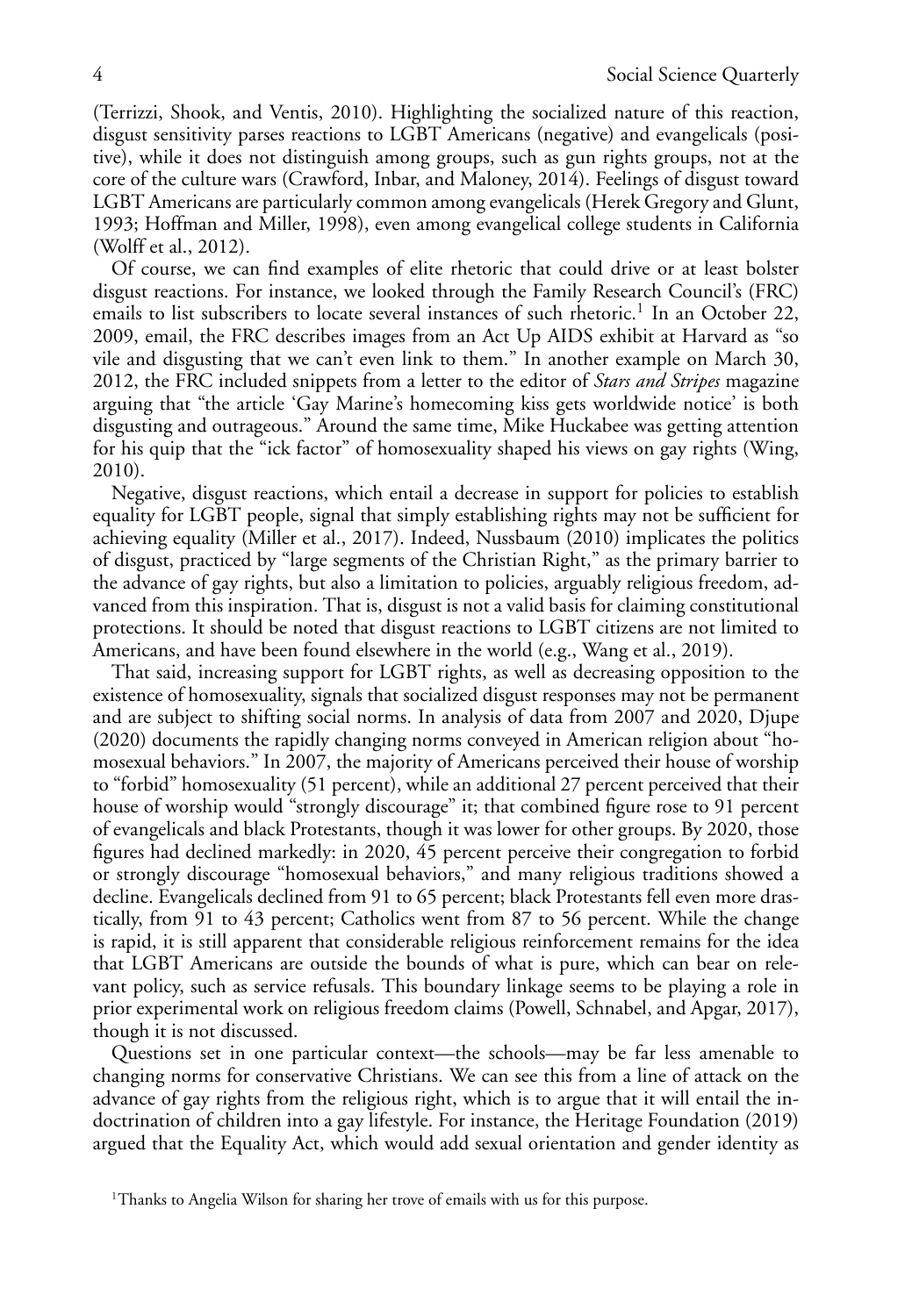protected classes under the Civil Rights Act, would lead to "indoctrinating" LGBT "ideology" in schools and boosting the proportion of transgender youth (see also Ruse, 2020 for the FRC's similar take). This sense of threat resonates with older research that found less tolerance from conservative Christians for groups they dislike teaching in public schools (Jelen and Wilcox, 1990).

# **Hypotheses**

Our hypotheses reflect the tension between an ideological religious freedom approach to service refusals versus an emotive response rooted in disgust. On the one hand, if service refusals are grounded in a consistent, ideological perspective, then the conscience claim of the individual service provider is the controlling factor—treatments that add and vary the context of the service provision should not differ from the control. Overall, service providers who are asked to face LGBT Americans will receive support from the in-group making religious freedom claims, in this case evangelical Protestants. The context of the act—religious acts like marriage or more secular events like prom—should matter little when constitutional principles are at stake. On the other hand, out-groups may look to balance their response, and in that case the context should matter to them—service providers can exercise their religious freedom when it is less important to the potential client (e.g., prom), but deeply important ceremonies like weddings may engender less support for the service provider.

If disgust reactions are in play, then the idea of exposure to the physical presence of LGBT clients should trigger a response (Casey, 2016), especially from conservative Christians. Simple imagery of LGBT clients in context should boost support for refusals above the amount in the control condition. Moreover, the particular context should reinforce this effect: some service providers, such as photographers, have to face their clients as a matter of course, whereas others, such as florists and tax accountants, can provide their services at a distance. The very idea of personal exposure should elicit more support for service refusals among those socialized to find LGBT relationships impure. In the context of disgust reactions, the religious nature of the activity should have no bearing on support since the reaction is linked to exposure to the client and not the content of the activity. But, as noted above, the prom context may elicit a particularly strong, negative reaction among evangelicals through its link to the schools and youth.

## **Data and Design**

In order to establish control over the context of a service refusal, we designed a simple 1  $\times$  2  $\times$  2 experiment with a (generic) control and four scenarios varying the type of service (photographer versus florist) and the event type (wedding vs. a nonreligious event). The scenarios were set in the context of a survey question that asked in the control condition, "Do you favor or oppose allowing a small business owner in your state to refuse to provide products or services to gay or lesbian people if doing so violates their religious beliefs?" The treatments merely appended a sentence setting the context, such as this one, "For instance, if a photographer refuses to take photos of a same-sex couple for their high school prom." The other photography conditions mentioned a same-sex couple's wedding. The two florist conditions mentioned the birthday of a person in a same-sex couple and their wedding. Table 1 maps the full list of treatments (minus the control).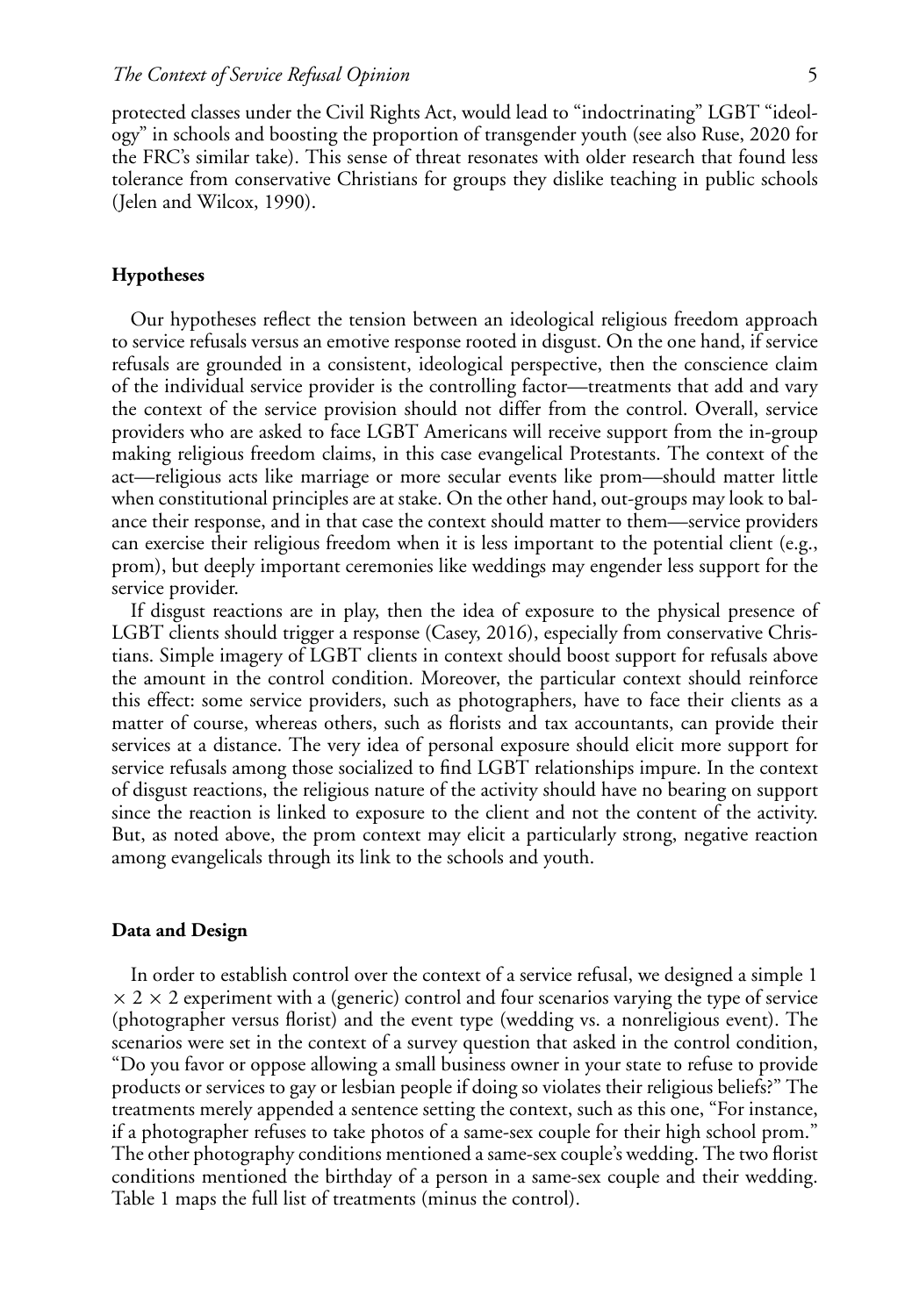| Service Provider/Event | Nonsacral Event                                                                                                               | Wedding                                                                                                          |
|------------------------|-------------------------------------------------------------------------------------------------------------------------------|------------------------------------------------------------------------------------------------------------------|
| Photographer           | For instance, if a photographer<br>refuses to take photos of a<br>same-sex couple for their high<br>school prom.              | For instance, if a photographer<br>refuses to take photos of a<br>same-sex couple for their<br>wedding.          |
| Florist                | For instance, if a florist refuses to<br>create a flower arrangement<br>for the birthday of a member<br>of a same-sex couple. | For instance, if a florist refuses to<br>create a flower arrangement<br>for the wedding of a same-sex<br>couple. |

TABLE 1

Treatment Conditions (Control Not Shown)

We administered this protocol in two 2019 studies—one a Fall statewide survey of the adult population in Colorado (chosen because Colorado has been home to several related controversies, most notably over Jack Phillips' refusal to bake a cake for a same-sex wedding). The Colorado sample comprises 800 respondents and was administered online by *YouGov* between October 23 and November 1, 2019; the sample is weighted to be representative of the general adult state population. Respondents were asked about their opinions on a variety of political issues and public figures in the roughly 10-minute survey. The treatment cells are reasonably balanced in size and were effectively randomized, with one exception.2

The second was a national sample of Protestants conducted in the Spring. For the Protestant sample, a subset of the authors contracted with *Qualtrics Panels* in Spring, 2019, to survey a sample split between denominational and nondenominational Protestants.<sup>3</sup> Just over 1,100 people were surveyed across several days in mid-May. The treatment cells are reasonably balanced in size and were effectively randomized.4 The survey was conducted for another project and the limited variance in the sample composition is likely to undersell the differences between evangelicals and the rest of society. Demographics of these two samples are available in supplementary Appendix Table A1.

Our analytic strategy is to begin with sample-level treatment effects before examining effects conditional on evangelical status, which is our proxy for exposure to purity narratives that place LGBT individuals outside of bounds of acceptability, and lastly by partisanship as we look for likely polarization on the issue and evidence about whether religious influence is actually partisanship in disguise. We organize the presentation and discussion by the samples, since their compositions are quite different.

 $2$ The cells had 152, 170, 161, 160, and 157 cases. ANOVA tests suggested that the distributions of gender  $(p = 0.32)$ , race  $(p = 0.84)$ , partisanship  $(p = 0.52)$ , and education  $p = 0.97$ ) were effectively randomized while age was not ( $p = 0.06$ ; the greatest mean difference was 5.2 years). We used the same controls as the other data to even out the minor variations in the cells.

 ${}^{3}$ The quota was composed of non-Orthodox, non-Catholic, and non-Mormon Christians. The reason is that many Protestants do not identify themselves as such (yes, there are Lutherans who do not know they are Protestant), so the sample included self-identified Protestants and "other Christians" who did not otherwise

The cells had 217, 197, 194, 207, and 195 cases. ANOVA tests suggested that the distributions of gender ( $p = 0.96$ ), race ( $p = 0.32$ ), partisanship ( $p = 0.72$ ), age ( $p = 0.38$ ), and education ( $p = 0.95$ ) were effectively randomized. Because the cells were not perfectly balanced, we included controls for these variables in our models of treatment effects to statistically even out the minor variations across cells. All models include partisanship, age, gender, education, and race.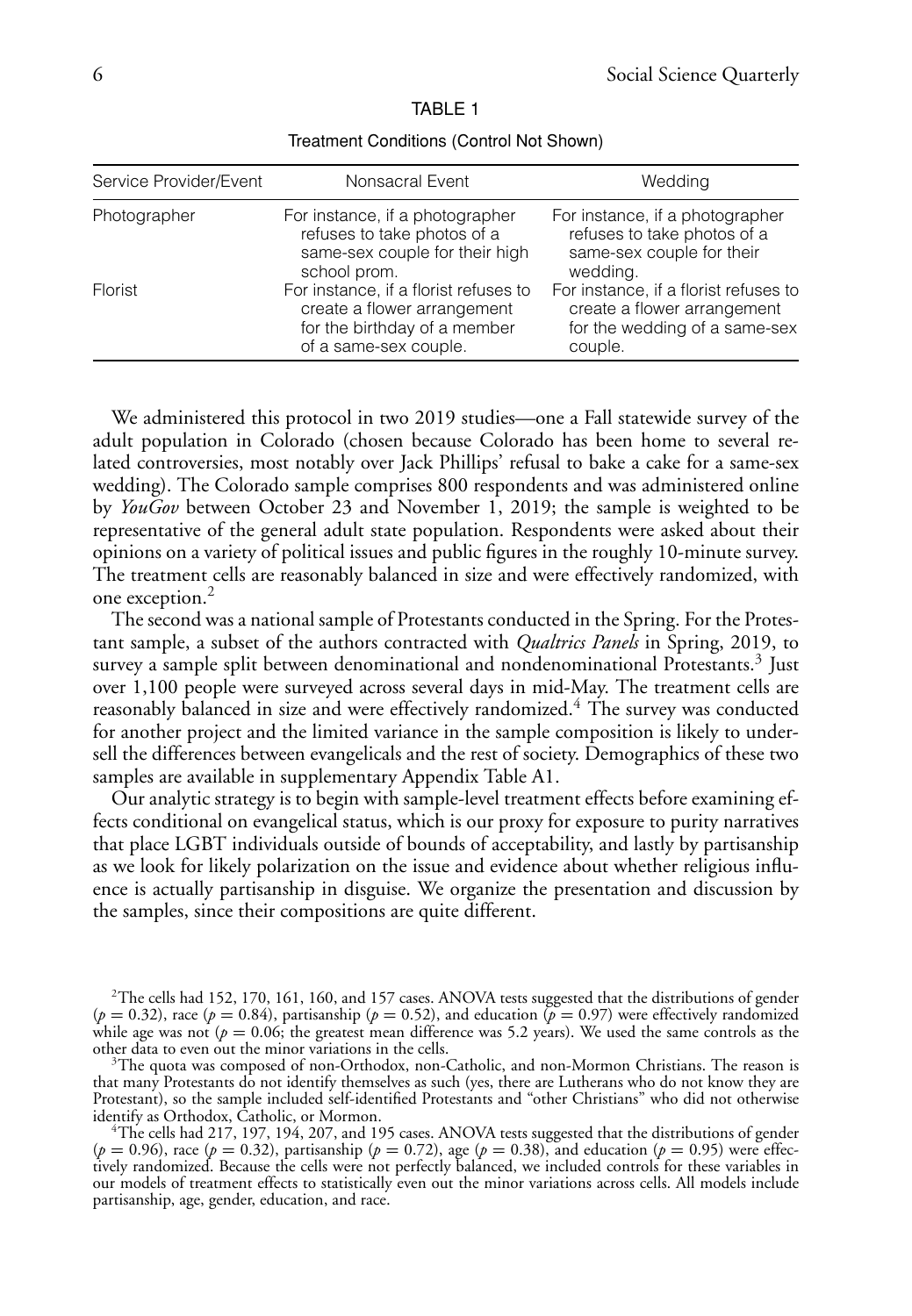

FIGURE 1 Treatment Effects and Conditional Treatment Effects by Evangelical ID Among Coloradans

## **Results: Colorado Sample**

Figure 1 shows estimates of sample-level treatment effects in the left panel using the Colorado sample of adults (full coefficient tables showing results for all remaining figures can be found in supplementary Appendix Tables A2–A5). Note that the average level of support is just south of "neither," showing somewhat greater opposition to service refusals than we'll find in the Protestant sample. The control garners the least support for service refusals and the photographer the most, but none of the sample-level differences are statistically distinguishable (left panel). The right panel shows the differences in estimated support for service refusals by evangelical identification, and we see no significant variation by treatment for nonevangelicals.

In contrast, evangelicals are affected by the treatments. Consistent with expectations about the role of disgust, we see the greatest support for service refusals in the case of the photographer, and slightly more when the photos to be taken involve kids (at prom), though the difference with taking wedding photos is not significant. This finding may resonate with an older paper finding Christians more intolerant of groups they dislike teaching in public schools—that is, they have more tolerance for exposing adults and not children to groups they dislike (Jelen and Wilcox, 1990). Support declines from prom photos to wedding flowers among evangelicals. Neither florist conditions are distinguishable from the control, in which respondents grant the least support for service refusals. But, perhaps the key result here is that the religious context of a wedding does not consistently elicit more support for service refusals than these secular contexts. If anything, the findings suggest that the type of service (i.e., photography vs. flowers) matters more than context (wedding vs. prom)

One reason why nonevangelicals in Colorado show consistency is that they are a diverse group that hides divergent reactions. Figure 2 highlights that religious nones think about service refusals in a different way than nonevangelical religious people. No one would be surprised to see that nones have the lowest support for service refusals in the abstract, but few would expect that they would increase support for exceptions in the case of taking wedding photos—the one treatment that is distinguishably higher than the control. This effect is not without precedent, however. Djupe, Lewis, and Jelen (2016) found something similar in an experiment where clergy (vs. a congressman) asked for a photographer's ability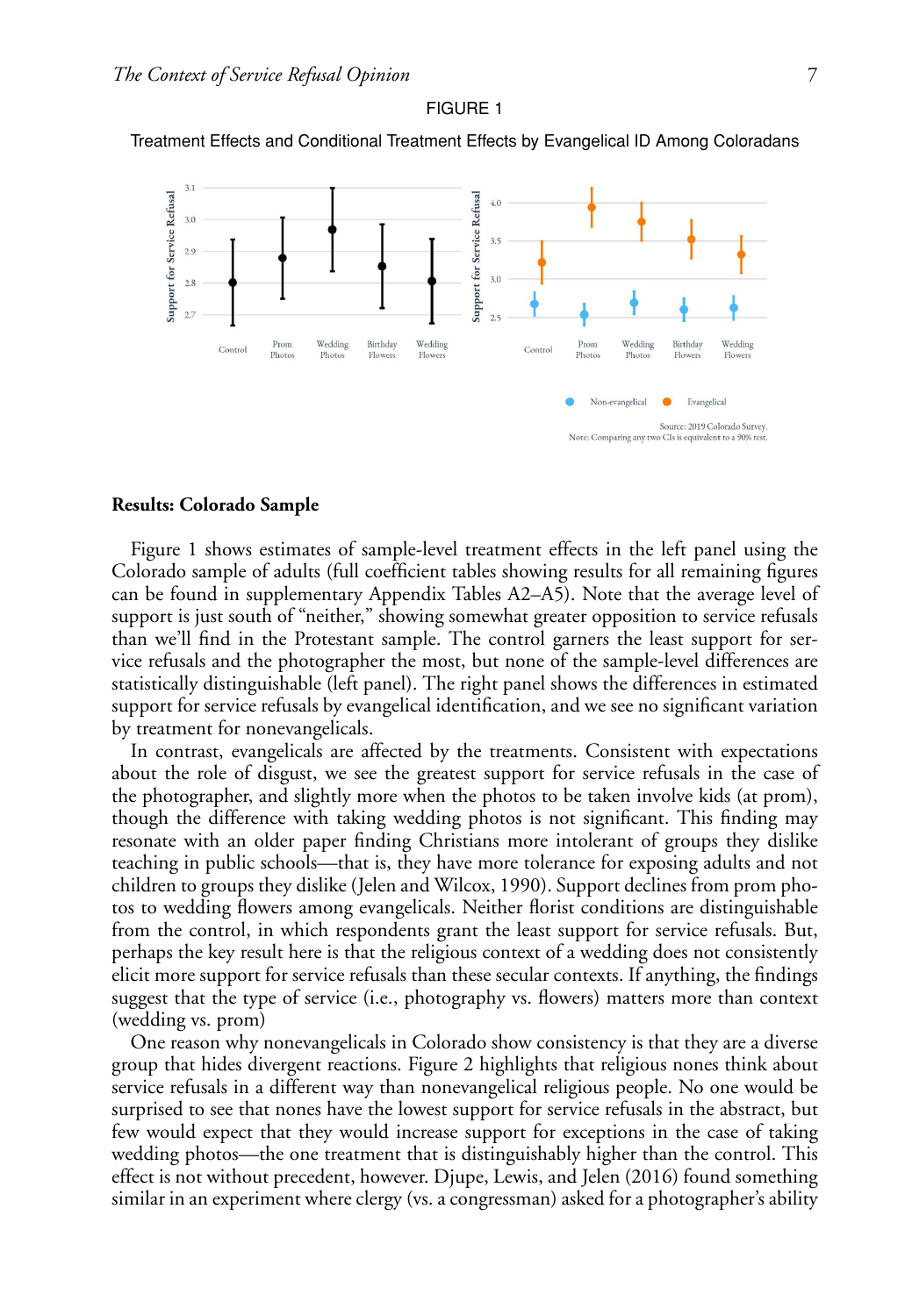

FIGURE 2 Treatment Effects Conditional on Four Religious Groups in Colorado

Source: 2019 Colorado Survey.

Note: Comparing any two CIs is equivalent to a 90% test. E=Evangelical, P=Non-evangelical Protestant, O=Other religious, N=Nones.

# FIGURE 3

Disgust-Consistent Reactions are Strongest for High-Attending Evangelicals



to refuse photographing a same-sex wedding and received a sympathetic hearing from religious nones. We read these results as an expression of empathy when a situation causes pain based on conflict with deeply held religious convictions. That empathy does not extend to secular situations like prom, however. Put another way, it would seem that for the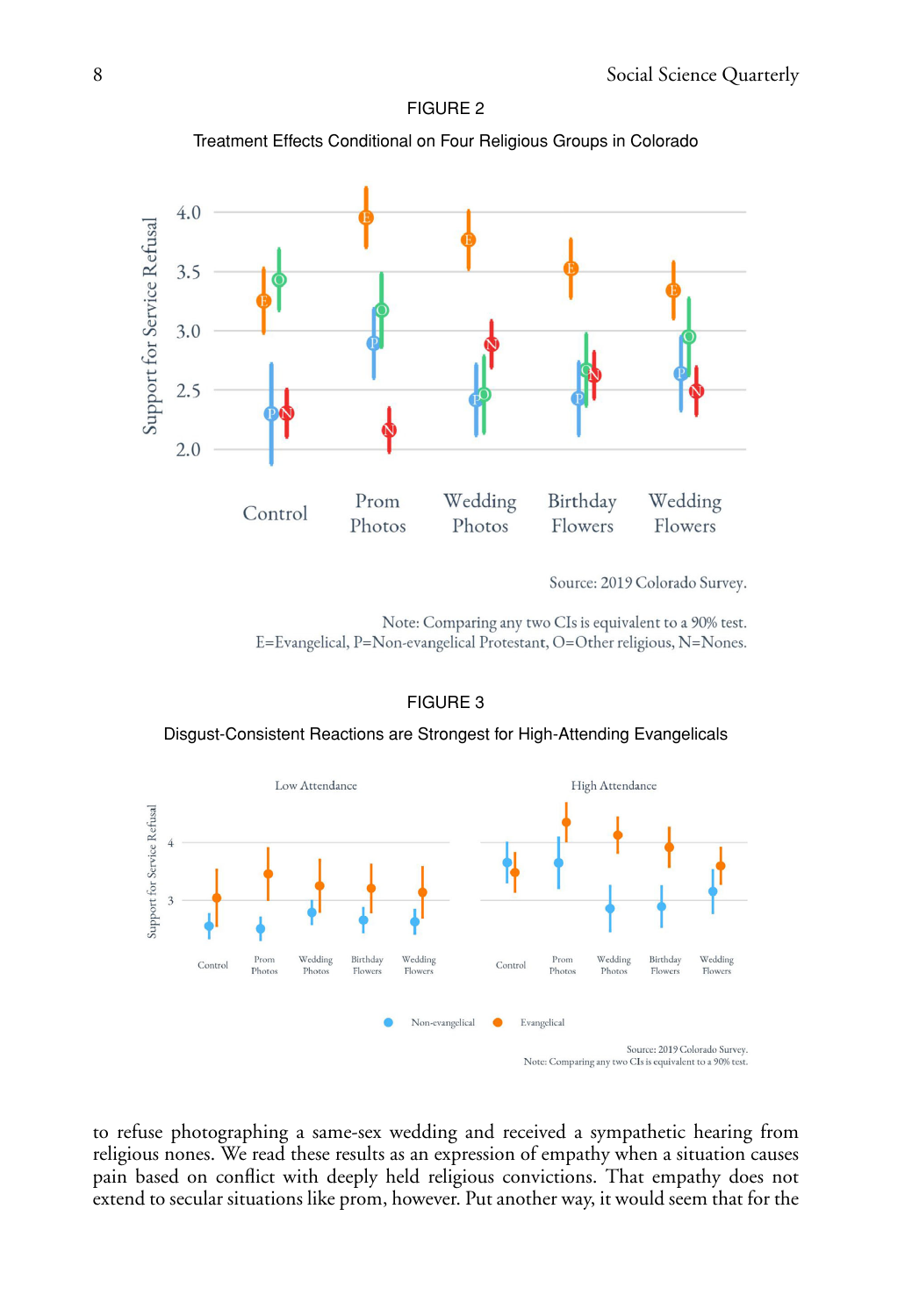nonreligious, dislike of a group is not a valid ground for exemption to nondiscrimination laws, but a sincerely held religious justification does gain more support.

The pattern of support among nonevangelical Protestants ("P" in the figure) shows the most support for refusing service in the case of prom photos, but given the small sample size all conditions were indistinguishable from the control, which elicited the least support. Other religious individuals demonstrated the most support in the control condition—at the same rate as evangelicals—and support fell off once contextual details were provided, though only significantly so in the case of taking wedding photos and (inexplicably) birthday flowers. The religious nones, on the other hand, provide the most support for the photographer refusing to work a same-sex wedding—the only condition with support distinguishable from the control.

Over the last 15 years, especially, support for the LGBT community has been one of the issues on which religious organizations have shed and attracted members. Opposition to gay rights, especially among the young,<sup>5</sup> has been noted by nones as a reason they left religion (PRRI, 2016), while Christian Right advocacy on anti-gay rights ballot measures has been linked to a rise in the state rate of the nones (Djupe, Neiheisel, and Conger, 2018). This context may help explain why the wedding photographer in particular elicits such a negative response from nonevangelical believers. That does not explain the reaction of the nones, though who may be demonstrating some compassion for those who wish to refuse to participate in a religious ceremony that runs against their sincerely held beliefs.

Our argument about the likely role of disgust hinges on the fact that it is socialized. Though not nearly the only institution implicated in shaping and maintaining such a reaction to the LGBT community, churches would certainly be one of them. As such, we suspect that those more deeply involved in the life of an evangelical church would show more pronounced reactions to serving a gay client consistent with the role of disgust. As Figure 4 shows, this is just what we find.<sup>6</sup> Low-attending evangelicals are almost indistinguishable from low-attendance others, with the only exception the prom photographer low-attending evangelicals show a muted response indistinguishable from the control but it is distinguishable from nonevangelicals. Among high attenders, evangelicals are deeply split from others in several conditions. They have the same level of support in the control condition, but support drops off for nonevangelicals and increases among evangelicals, especially for the photographer (on average). One interpretation is that higher levels of involvement boost the socialized norms of what is pure, which could explain the divergence between evangelicals and others (Figure 3).

Lastly, it is worth examining whether partisanship is the lurking culprit explaining differences between groups. Religious freedom became a partisan issue after *Obergefell* (2015), which prompted a new tension between LGBT rights to nondiscrimination and conservative Christians. The entanglement of religious effects with partisan ones depends on how strongly religious groups are sorted, and they are generally more diverse than we often think (e.g., Burge, 2019).

We examine the treatment effects conditional on partisanship in Figure 4, which shows considerably more consistency among self-identified partisans (partisans include independent leaners). Democrats, for instance, show consistently low levels of support for service

 $5$ This raises the question about whether there is hidden variation by age. While constrained by the sample size, we did assess whether the treatment effects varied by evangelical identity and age (younger than 50 and older than 50). Older evangelicals show little to no variation, though the prom photographer does gain marginally more support. Younger evangelicals show distinguishably more support for the photographer and

 $\mathrm{^{6}Thanks}$  to Reviewer 1 for the nudge to explore this relationship.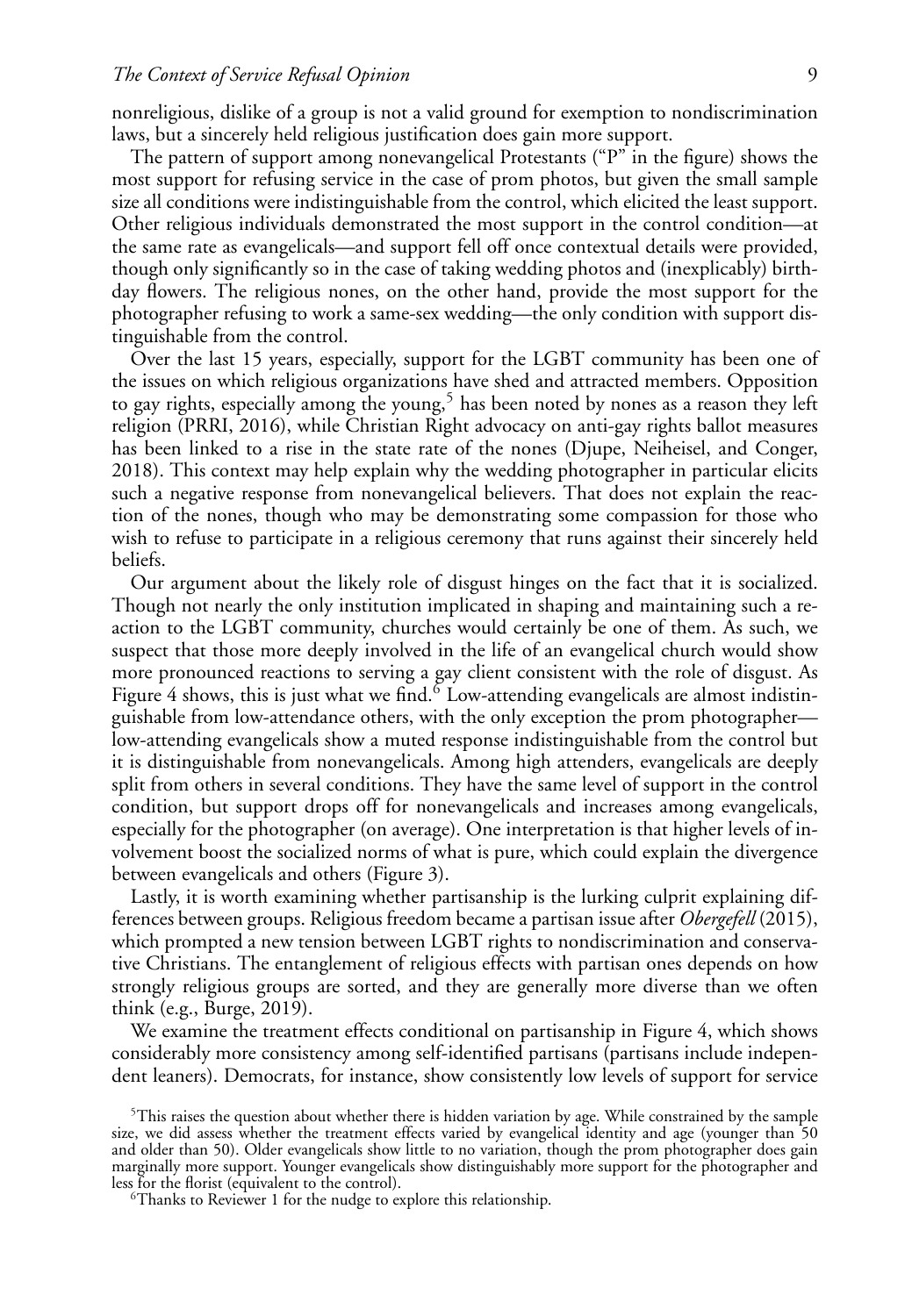

FIGURE 4

Note: Comparing any two CIs is equivalent to a 90% test. D=Democrat, I=Independent, R=Republican

refusals regardless of the context. Independents, likewise, show no significant differences across the treatments, either with each other or with the control. Most contexts elicit somewhat less support than the control condition among independents. Only Republicans show significant variation, which is especially apparent in the context of weddings. For them, the photographer gains more support than the florist. Our inference is that personal exposure to a same-sex context is more problematic for Republicans than is a service that maintains personal distance. This is consistent with a disgust reaction. The wedding photographer is the only condition that shows Republican support exceeding the level offered in the control condition, which may reflect strong Republican backing for the Colorado baker who refused to bake a cake for a same-sex wedding reception (e.g., Wheeler, 2017).

The contrasts with the religious variation are illuminating—Republicans react to the wedding photographer but evangelicals react most strongly to the prom photographer. The wedding context does not elicit consistent support from Republicans or evangelicals and signals that how the service provider interfaces with clients is an important consideration. There is not a clean correlation between Democrats and religious nones, either. While Democrats are consistently opposed to service refusals, nones express distinguishably more support for the wedding photographer. But, again, the religious context of a wedding is not determinative—it is the personal exposure in a religious context (the photographer) that generates a more supportive response. It seems clear that religious reactions are not simply partisan ones in disguise.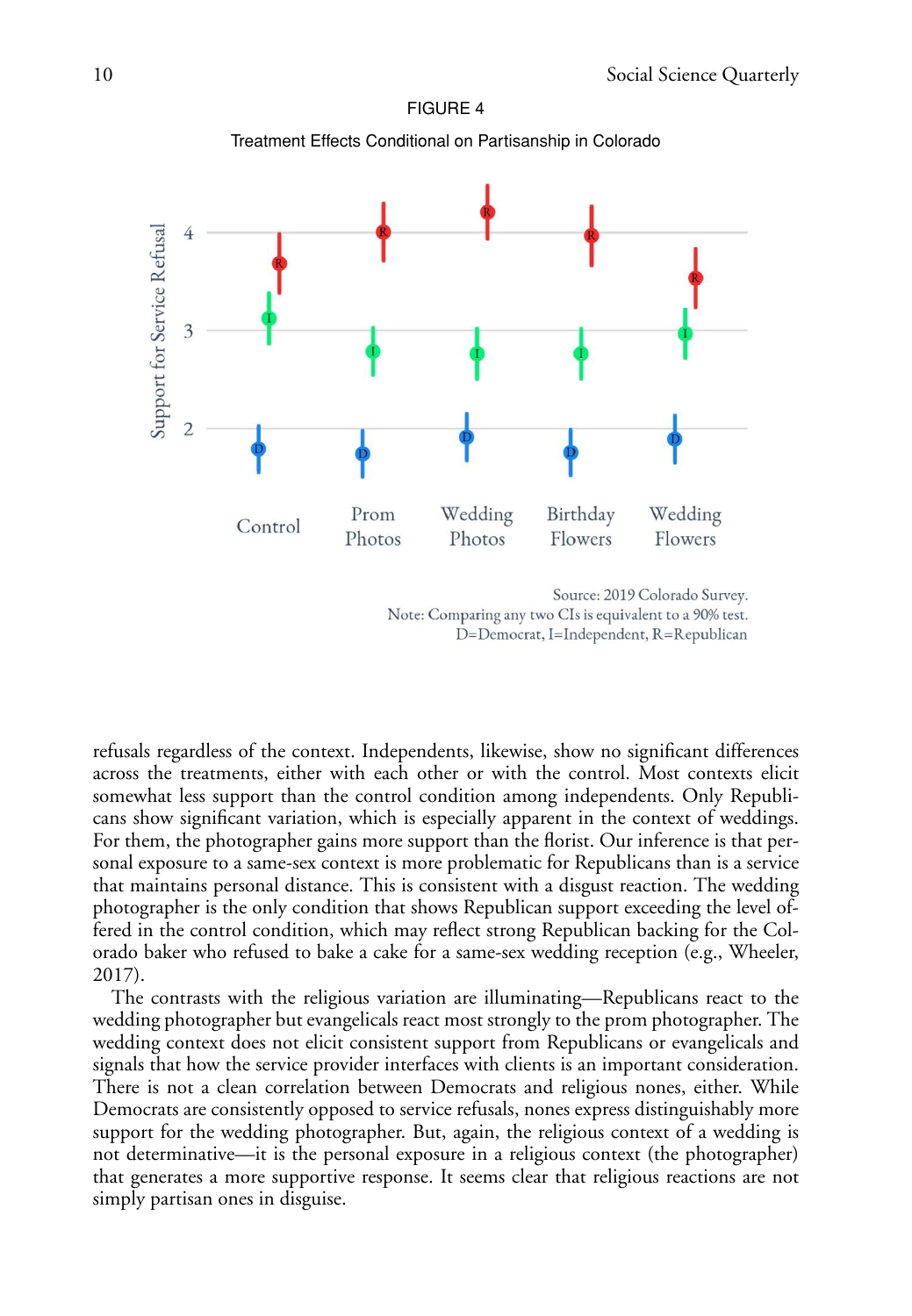#### FIGURE 5



Comparison of Treatment Effects for Identity and Affiliation Groups Among National Protestants

Source: 2019 Non-Denominational Survey.<br>Note: Comparing any two CIs is equivalent to a 90% test. E=Evangelical, N=Non-evangelical, M=Mainline, U=Unclassified.

## **Results: Protestant Study**

We draw on data from a national survey of Protestants to attempt to confirm some of the essential dynamics seen in Colorado. Likely because the sample is composed solely of Protestants, we find that the sample leans in support of service refusals (3.4 in the control condition), though it is close to an average response of "neither" on the 5-point scale. At the sample level (not shown), the treatment effects look much like the evangelical results from Colorado: both photographer conditions receive more support than the control, while support for the florist is indistinguishable from the control. Moreover, the control generates the least support for service refusals. That appears generally consistent with the disgust framework. What about evangelicals specifically?

In these data, we are able to compare two versions of classifying evangelicals: one based on identity and one based on denominational affiliation. In these and other data, people are not consistent in claiming the identity researchers would ascribe to their denomination (Burge, 2018; Burge and Lewis, 2018; Hackett et al., 2018). Roughly 20 percent claim an identity that does not match—for example, around 20 percent of Southern Baptists do not call themselves "evangelical or born-again."

The left pane of Figure 5 shows the results among identifiers, while the right pane shows the results by denominational affiliation. The results differ somewhat. Evangelical identifiers take more conservative stands in favor of service refusals across the board. While that rate is not statistically distinguishable from evangelical affiliates (comparing the two panes in Figure 5), that is a function of the overlap. Once we examine support by affiliation and identity, it is clear that evangelical affiliates with consistent identities are much more supportive of service refusals than nonidentifiers. However, they show roughly the same pattern with more support for the photographer than the florist on average. These evangelicals provide somewhat more support for the wedding photographer (over the prom photographer) but not significantly so. In all cases, the control condition elicits the least support from these groups, though not always significantly.

Perhaps one reason for the higher levels of support from evangelical identifiers is that they may have heard about and considered these scenarios before, which is quite likely given the degree to which Christian Right organizations talked about "religious freedom" cases after the *Obergefell* decision in 2015 (Wilson and Djupe, 2020). Nonevangelical Protestants, on the other hand, show much greater treatment effects, which is not the same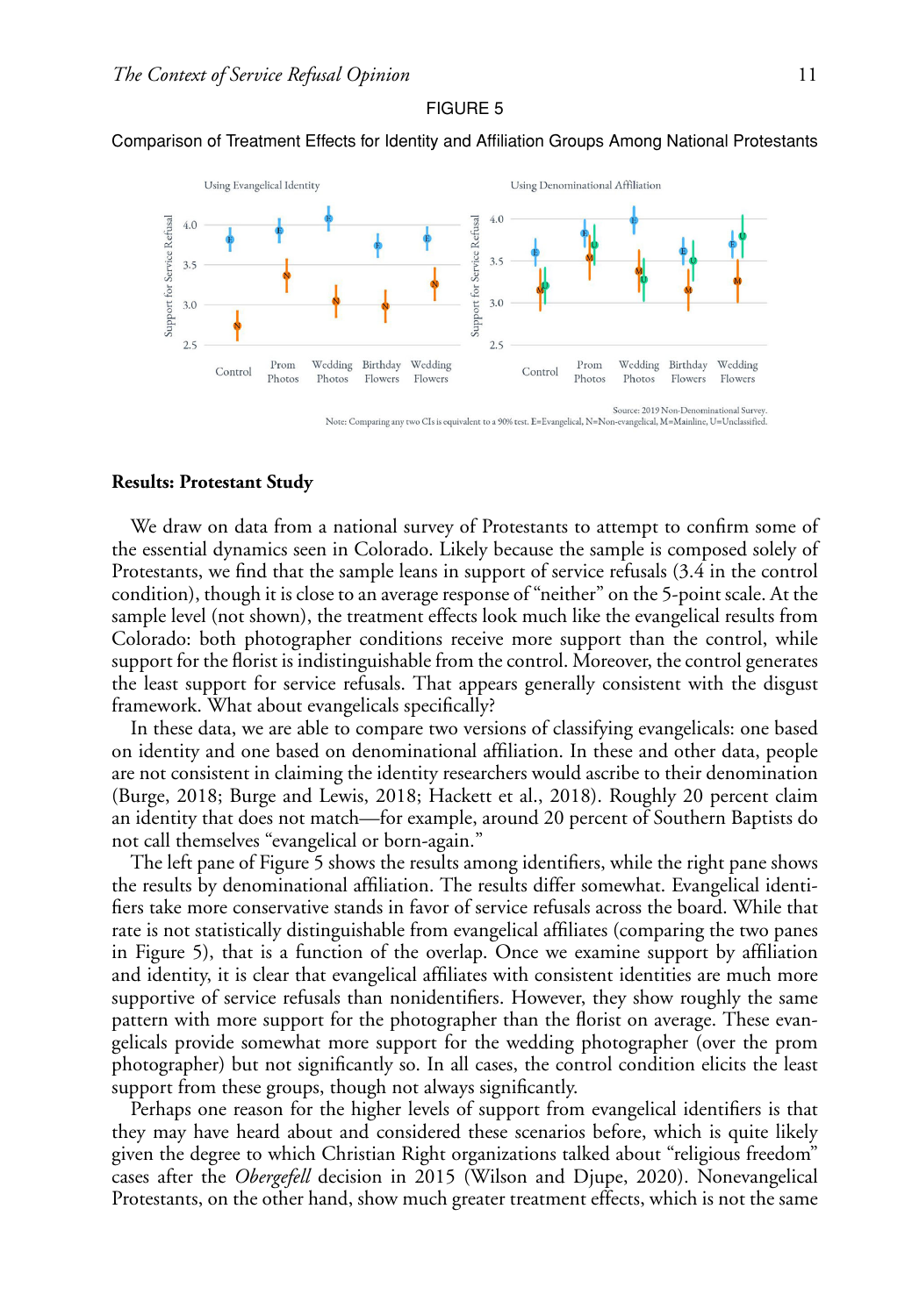conclusion when we look by denominational affiliation. Non-evangelical identifiers have lower support, on average, as well as more distinguishable findings of treatment effects. Affiliates are more heterogeneous—mainline Protestants show no differences (though lean supportive of the prom photographer), while the unclassifieds (many of whom are evangelical identifiers; see Burge and Djupe, 2021) show distinguishably higher support for the prom photographer.

# **Discussion**

One of the implications of this research bears on the survey measure used to capture support for service refusals, which we use as our control. In both samples, the level of support generated by the control version was the lowest recorded, though not always significantly so. That is, the simple addition of realistic contexts in which service refusals play out tends to increase support for them, especially, but not exclusively, among groups who are socialized to see the target group as outside their moral bounds. What does this mean for survey researchers?

Based on this research, we believe that many researchers should be wary of the generic item. If the goal is to assess how people would react to an incident, then questions should include a bit of the narrative since the lawyers for defendants like Jack Phillips (Masterpiece Cakeshop) and Barronelle Stutzman (Arlene's Flowers) will be out in public offering their perspective. Of course, our experiment did not include any additional details about the faith of the service providers, nor the story of the clients denied service. These remain for future research to explore.

If the purpose of asking these questions is to explore how people would evaluate a proposed policy, such as the Supreme Court's ruling in *Bostock*, state nondiscrimination laws, or city ordinances, then a generic item may be surely suitable given the wide-ranging contexts that would be affected. However, survey researchers need to beware that for many, soliciting the opinion without contextualizing the details will draw less support from conservatives and more support from liberals.

# **Conclusion**

In this article, we assessed whether the type of interaction between a service provider and client as well as whether the religious context of the request affected public views of service refusals. We did so in order to determine whether ideologies of religious freedom requests were consistently linked to conscience claims, were driven by religious reasoning that weddings are special and sacred, or whether they were driven by group animus governed by disgust reactions. The results from the two disparate samples are not in perfect accord, though there are parallel findings.

The control, stripped of contextual information, tends to elicit the least support and any information tends to increase average support, if not always significantly. The highest support for refusing service accrues to the photographer, which we interpret as a manifestation of disgust. That is, the photographer has to interact personally with the clients whereas the florist can maintain distance, and this level of contact apparently makes more people uncomfortable. Lastly, we find that religious contexts do not stand out as distinctive from the secular ones. Though in one case the wedding photographer received the most support, in the other sample it was the prom photographer and the two wedding contexts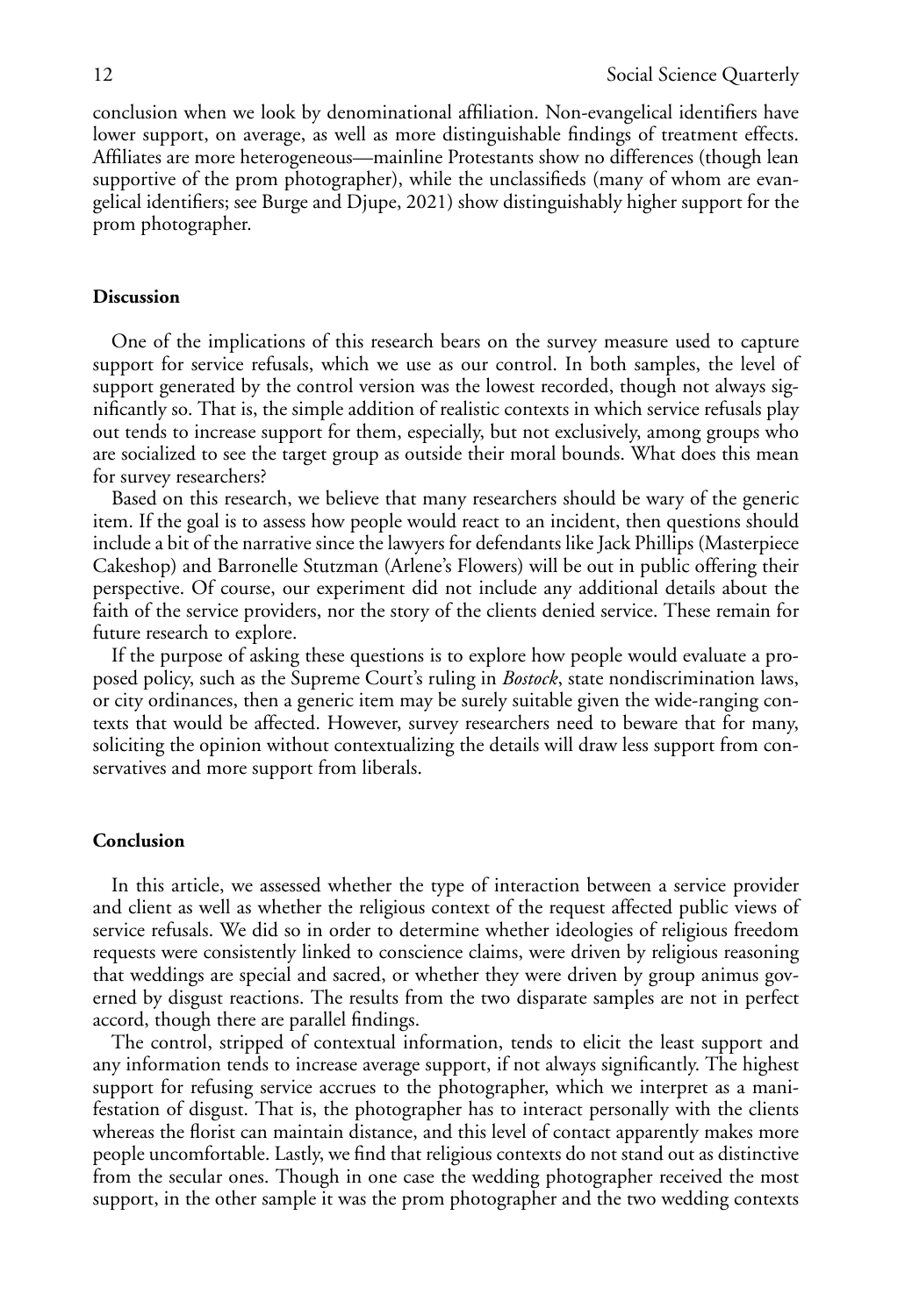received different levels of support in all cases. The claim that participation in weddings is particularly odious for some religious people does not appear consistently in conservative religious publics.

Although more suggestive than conclusive, we read the evidence to suggest that evangelicals' reactions are driven by disgust felt toward LGBT Americans. This is consistent with some prior research (Casey, 2016; Miller et al., 2017). But, we would be remiss not to acknowledge that our inference about the role of disgust can only be suggestive since the survey contained no direct measures of disgust. Clearly, future research should consider including appropriate items to establish this connection more concretely.

One question stemming from this pattern of results is whether it denies or reflects religious influence. Sentiment toward LGBT Americans is not pathogenic (Ray and Parkhill, 2020) but reflects a socialized response (Bramlett, 2012). Though there may be other sources of this socialization, the most likely one is the religious organizations that have been taking strident stands against homosexuality as well as gay rights for many decades using language that is specifically geared to engineer and reinforce a strong negative, disgust response. This is consistent with a role that religion has consistently played throughout history, though it is problematic in the current public policy dispute for at least one reason. To pass Constitutional muster, advocates need to take logically consistent stands rather than emotionally consistent ones (e.g., Nussbaum, 2010; see also Justice Kennedy's opinions in *Masterpiece Cakeshop*, 2018, and in *US v Windsor*, 2013). The conscience claim in the florist's case is no different than the photographer's, but they receive different levels of support. Supporters are less interested in religious contexts than they are in personal insulation from perceived immorality. That is very likely a religiously motivated response, but it is not clearly driven by conscience or from a desire to protect religious institutions (such as marriage).

#### **REFERENCES**

Bennett, Daniel. 2017. *Defending Faith: The Politics of the Conservative Christian Legal Movement*. Lawrence, KS: University of Press of Kansas.

Bloom, Pazit ben-Nun, and Marie Courtemanche. 2015. "Religion, Morality, and Tolerance: The Role of Disgust." In Paul A. Djupe, ed., *Religion and Political Tolerance in America: Advances in the State of the Art*. Philadelphia, PA: Temple University Press.

Bramlett, Brittany H. 2012. "The Cross-Pressures of Religion and Contact with Gays and Lesbians, and Their Impact on Same-Sex Marriage Opinion." *Politics & Policy* 40(1):13–42.

Burge, Ryan P. 2018. *Do You Have to Be Protestant to Be Born-Again*. Available at ([https://religioninpublic.](https://religioninpublic.blog/2018/05/07/do-you-have-to-protestant-to-be-born-again/)<br>Li regoglazioni [blog/2018/05/07/do-you-have-to-protestant-to-be-born-again/](https://religioninpublic.blog/2018/05/07/do-you-have-to-protestant-to-be-born-again/).

———. 2019. *The Nones Aren't As Politically Diverse As You Would Think*. Available at {[https://](https://religioninpublic.blog/2019/05/15/the-nones-arent-as-politically-diverse-as-you-would-think/) [religioninpublic.blog/2019/05/15/the-nones-arent-as-politically-diverse-as-you-would-think/](https://religioninpublic.blog/2019/05/15/the-nones-arent-as-politically-diverse-as-you-would-think/).

Burge, Ryan P. and Andrew R. Lewis. 2018. "Measuring Evangelicals: Practical Considerations for Social Scientists." *Politics & Religion* 11(4):745–59.

Burge, Ryan P. and Paul A. Djupe. 2021. "Falling Through the Cracks: Dealing with the Problem of the Unclassifieds in RELTRAD." *Review of Religious Research* (fourthcoming).

Casey, Logan S. 2016. "The Politics of Disgust: Public Opinion Toward LGBTQ People and Policies." PhD dissertation. University of Michigan.

Castle, Jeremiah J. 2017. "Authoritarianism and Public Opinion on Church and State in the United States." *Politics & Religion* 10(1):57–81.

———. 2019. "New Fronts in the Culture Wars? Religion, Partisanship, and Polarization on Religious Liberty and Transgender Rights in the United States." *American Politics Research* 47:650–79.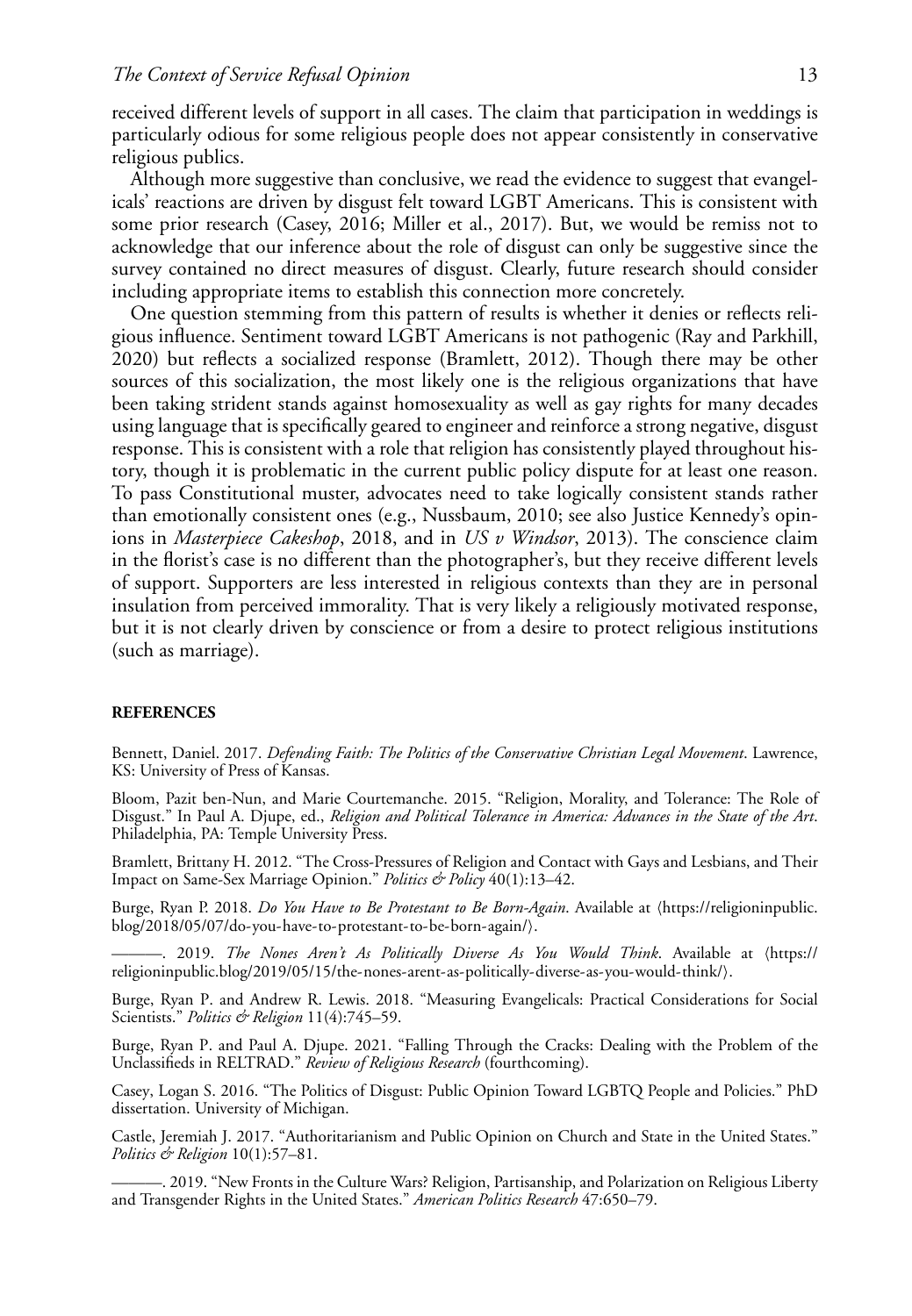Crawford, Jarret T., Yoel Inbar, and Victoria Maloney. 2014. "Disgust Sensitivity Selectively Predicts Attitudes Toward Groups that Threaten (or Uphold) Traditional Sexual Morality." *Personality and Individual Differences* 70:218–33.

Curtis, V., Aunger, R., and Rabie, T. 2004. "Evidence that Disgust Evolved to Protect from Risk of Disease." *Proceeding of the Royal Society of London B* 271:S131–33.

den Dulk, Kevin. 2018. "The GOP, Evangelical Elites, and the Challenge of Pluralism." Pp. 63–76 in Paul A. Djupe and Ryan L. Claassen, eds., *The Evangelical Crackup? The Future of the Evangelical-Republican Coalition*. Philadelphia, PA: Temple University Press.

Djupe, Paul A. 2020. *American Religion is Becoming More Gay-Accepting*. Available at ([https://religioninpublic.](https://religioninpublic.blog/2020/06/23/american-religion-is-becoming-more-gay-accepting/)<br>Ll. 200001061081 [blog/2020/06/23/american-religion-is-becoming-more-gay-accepting/](https://religioninpublic.blog/2020/06/23/american-religion-is-becoming-more-gay-accepting/).

Djupe, Paul A., Andrew R. Lewis, and Ted G. Jelen. 2016. "Rights, Reflection, and Reciprocity: Implications of the Same-Sex Marriage Debate for Tolerance and the Political Process." *Politics & Religion* 9(3):630–48.

Djupe, Paul A., Jacob R. Neiheisel, and Kimberly H. Conger. 2018. "Are the Politics of the Christian Right Linked to State Rates of the Non-Religious? The Importance of Salient Controversy." *Political Research Quarterly* 71(4):910–22.

Goidel, Kirby, Brian Smentkowski, and Craig Freeman. 2016. "Perceptions of Threat to Religious Liberty." *Political Science & Politics* 49(3):426–32.

Graham, Jesse, and Jonathan Haidt. 2010. "Beyond Beliefs: Religions Bind Individuals into Moral Communities." *Personality and Social Psychology Review* 14(1):140–50.

Green, Emma. 2016. "Most American Christians Believe They're Victims of Discrimination." *The Atlantic* June 30. Available at ([https://www.theatlantic.com/politics/archive/2016/06/the-christians-who](https://www.theatlantic.com/politics/archive/2016/06/the-christians-who-believe-theyre-being-persecuted-in-america/488468/)[believe-theyre-being-persecuted-in-america/488468/](https://www.theatlantic.com/politics/archive/2016/06/the-christians-who-believe-theyre-being-persecuted-in-america/488468/).

———. 2017. "White Evangelicals Believe They Face More Discrimination than Muslims." *The Atlantic* March 10. Available at ([https://www.theatlantic.com/politics/archive/2017/03/perceptions-discrimination](https://www.theatlantic.com/politics/archive/2017/03/perceptions-discrimination-muslims-christians/519135/)[muslims-christians/519135/](https://www.theatlantic.com/politics/archive/2017/03/perceptions-discrimination-muslims-christians/519135/)).

Guth, James L. 2019. "Are White Evangelicals Populists? The View from the 2016 American National Election Study." *Review of Faith & International Affairs* 17(3):20–35.

Hackett, Conrad, Philip Schwadel, Gregory A. Smith, Elizabeth Podrebarac Sciupac, and Claire Gecewicz. 2018. "Choose the Method for Aggregating Religious Identities that Is Most Appropriate for Your Research." *Journal for the Scientific Study of Religion* 57(4):807–16.

Herek Gregory, M., and Eric K. Glunt. 1993. "Interpersonal Contact and Heterosexuals Attitudes Toward Gay Men: Results from a National Survey." *Journal of Sex Research* 30(3):239–44.

Heritage Foundation. 2019. *Sexual Ideology Indoctrination: The Equality Act's Impact on School Curriculum and* Parental Rights. Available at ([https://www.heritage.org/civil-society/report/sexual-ideology-indoctrination](https://www.heritage.org/civil-society/report/sexual-ideology-indoctrination-the-equality-acts-impact-school-curriculum-)[the-equality-acts-impact-school-curriculum-a](https://www.heritage.org/civil-society/report/sexual-ideology-indoctrination-the-equality-acts-impact-school-curriculum-)nd Accessed 12/4/2020.

Hoffman, John P., and Alan S. Miller. 1998. "Denominational Influences on Socially Divisive Issues: Polarization or Continuity?" *Journal for the Scientific Study of Religion* 37(3):528–46.

Inbar, Yoel, David A. Pizarro, Joshua Knobe, and Paul Bloom. 2009. "Disgust Sensitivity Predicts Intuitive Disapproval of Gays." *Emotion* 9(3):435–39.

Jelen, Ted G., and Clyde Wilcox. 1990. "Denominational Preference and the Dimensions of Political Tolerance." *Sociological Analysis* 51(1):69–81.

———. 1995. *Public Attitudes toward Church and State*. Armonk, NY: M.E. Sharpe.

Jones, Robert P. 2017. "Republicans More Likely to Say White Americans—Rather than Black Americans— Face Discrimination." *PRRI* August 2.

Kelly, Amita. 2015. *What the 2016 Hopefuls Are Saying About Indiana's 'Religious Freedom' Law*. Available at -[https://www.npr.org/sections/itsallpolitics/2015/03/31/396570683/what-the-2016-hopefuls-are-saying](https://www.npr.org/sections/itsallpolitics/2015/03/31/396570683/what-the-2016-hopefuls-are-saying-about-indianas-religious-freedom-law)[about-indianas-religious-freedom-law](https://www.npr.org/sections/itsallpolitics/2015/03/31/396570683/what-the-2016-hopefuls-are-saying-about-indianas-religious-freedom-law).

Kinder, Donald R., and Cindy D. Kam. 2009. *Us Against Them: Ethnocentric Foundations of American Opinion*. Chicago: University of Chicago Press.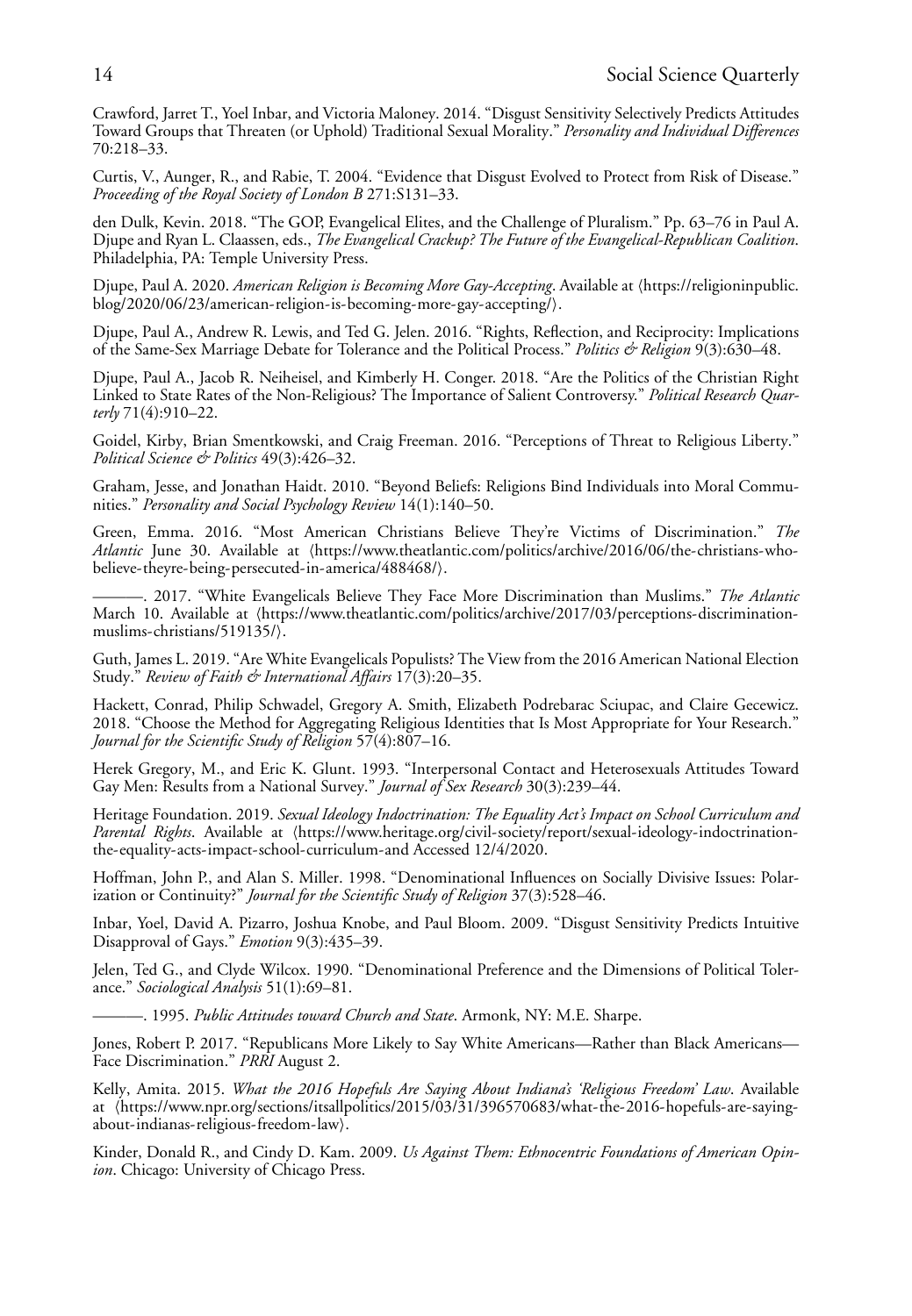Ksiazkiewicz, Aleksander, and Amanda Friesen. 2020. "Slimy Worms or Sticky Kids: How Caregiving Tasks and Gender Identity Attenuate Disgust Response." *Politics and the Life Sciences* 39(2):167–86.

Lewis, Andrew R. 2017. *The Rights Turn in Conservative Christian Politics: How Abortion Transformed the Culture Wars*. New York: Cambridge University Press.

———. 2018. "Divided over Rights: Competing Evangelical Visions for the Twenty-First-Century America." Pp. 77–93 in Paul A. Djupe and Ryan L. Claassen, eds., *The Evangelical Crackup? The Future of the Evangelical-Republican Coalition*. Philadelphia, PA: Temple University Press.

Mason, Lilliana. 2018. *Uncivil Agreement: How Politics Became Our Identity*. Chicago: University of Chicago Press.

Miller, Patrick R., Andrew R. Flores, Donald P. Haider-Markel, Daniel C. Lewis, Barry L. Tadlock, and Jami K. Taylor. 2017. "Transgender Politics as Body Politics: Effects of Disgust Sensitivity and Authoritarianism on Transgender Rights Attitudes." *Politics, Groups, and Identities* 5(1):4–24.

Murray, Ross. 2017. *So-Called "Religious Freedom" Laws Hurt, Don't Help, Religion.* Available at ([https://www.](https://www.huffpost.com/entry/so-called-religious-freedom-laws-hurt-dont-help_b_58a1c9f4e4b0e172783a9ea7)<br>. [huffpost.com/entry/so-called-religious-freedom-laws-hurt-dont-help\\_b\\_58a1c9f4e4b0e172783a9ea7](https://www.huffpost.com/entry/so-called-religious-freedom-laws-hurt-dont-help_b_58a1c9f4e4b0e172783a9ea7)).

Nussbaum, Martha C. 2010. *From Disgust to Humanity: Sexual Orientation and Constitutional Law*. New York: Oxford University Press.

Olson, Laura R., Wendy Cadge, and James T. Harrison. 2006. "Religion and Public Opinion About Same-Sex Marriage." *Social Science Quarterly* 87(2):340–60.

Powell, Brian, Landon Schnabel, and Lauren Apgar. 2017. "Denial of Service to Same-Sex and Interracial Couples: Evidence from a National Survey Experiment." *Science Advances* 3(12):1–7.

PRRI. 2016. *Exodus: Why Americans Are Leaving Religion—And Why They're Unlikely to Come Back*. Available at (<https://www.prri.org/research/prri-rns-poll-nones-atheist-leaving-religion/>).

———. 2019. *Increasing Support for Religiously Based Service Refusals*. Available at ([https://www.prri.org/](https://www.prri.org/research/increasing-support-for-religiously-based-service-refusals/) [research/increasing-support-for-religiously-based-service-refusals/](https://www.prri.org/research/increasing-support-for-religiously-based-service-refusals/).

Putnam, Robert D., and David E. Campbell. 2012. *American Grace: How Religion Divides and Unites Us*. New York: Simon & Schuster.

Ray, Travis N., and Michele R. Parkhill. 2020. "Heteronormativity, Disgust Sensitivity, and Hostile Attitudes Toward Gay Men: Potential Mechanisms to Maintain Social Hierarchies." *Sex Roles* 27:1–12.

Robertson, Campbell, and Richard Pérez-Peña. 2015. *Bills on 'Religious Freedom' Upset Capitols in Arkansas and Indiana*. Available at (https://www.nytimes.com/2015/04/01/us/religious-freedom-restoration-act-arkansas-<br>. [indiana.html](https://www.nytimes.com/2015/04/01/us/religious-freedom-restoration-act-arkansas-indiana.html)).

Rozin, P., and Haidt, J. 2013. "The Domains of Disgust and Their Origins: Contrasting Biological and Cultural Evolutionary Accounts." *Trends in Cognitive Sciences* 17:367–68.

Ruse, Cathy. 2020. *Sex Education in Public Schools: Sexualization of Children and LGBT Indoctrina*tion. Available at ([https://www.frc.org/brochure/sex-education-in-public-schools-sexualization-of-children](https://www.frc.org/brochure/sex-education-in-public-schools-sexualization-of-children-and-lgbt-indoctrination)[and-lgbt-indoctrination](https://www.frc.org/brochure/sex-education-in-public-schools-sexualization-of-children-and-lgbt-indoctrination).

Sherkat, Darren E., Melissa Powell-Williams, Gregory Maddox, and Kylan Mattias de Vries. 2011. "Religion, Politics, and Support for Same-Sex Marriage in the United States, 1988–2008." *Social Science Research* 40(1):167–80.

Terrizzi, John A., Natalie J. Shook, and W. Larry Ventis. 2010. "Disgust: A Predictor of Social Conservatism and Prejudicial Attitudes Toward Homosexuals." *Personality and Individual Differences* 49(6):587–92.

Tybur, J. M., Lieberman, D., Kurzban, R., and DiScioli, P. 2013. "Disgust: Evolved Function and Structure." *Psychological Review* 120:65–84.

Wang, Ruile, Qi Yang, Peng Huang, Liyang Sai, and Yue Gong. 2019. "The Association Between Disgust Sensitivity and Negative Attitudes Toward Homosexuality: The Mediating Role of Moral Foundations." *Frontiers in Psychology* 10. (<https://doi.org/10.3389/fpsyg.2019.01229>).

Wheeler, Lydia. 2017. *Republicans Defend Baker in Case over Same-Sex Wedding Cake*. Available at -[https://thehill.com/regulation/court-battles/349656-republicans-defend-baker-in-case-over-same](https://thehill.com/regulation/court-battles/349656-republicans-defend-baker-in-case-over-same-sex-wedding-cake)[sex-wedding-cake](https://thehill.com/regulation/court-battles/349656-republicans-defend-baker-in-case-over-same-sex-wedding-cake).